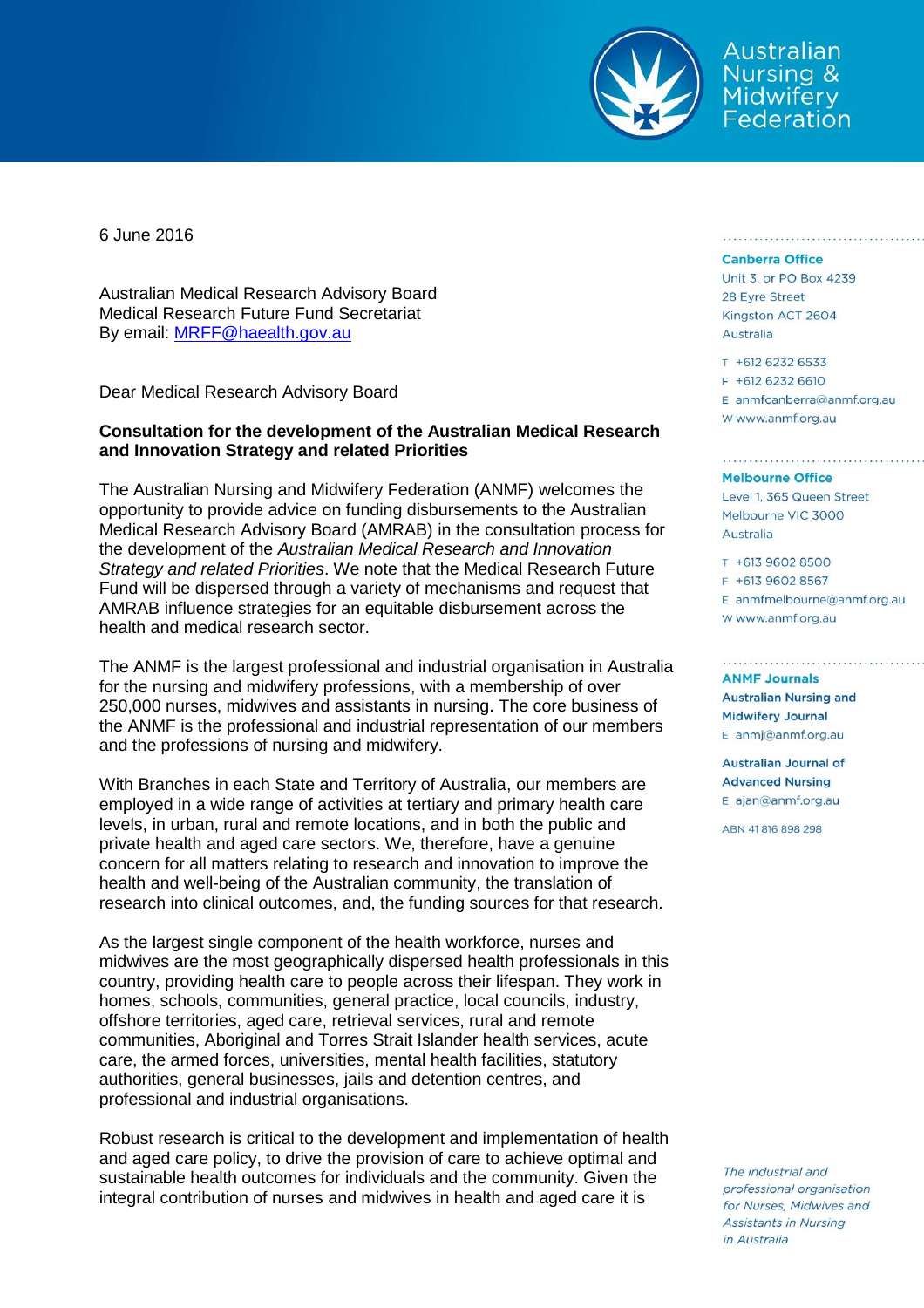imperative that they be able to access funding to be involved in all aspects of research in these areas.

While there has been an impressive amount of health related research undertaken in Australia, the ANMF contends government funded activities have tended to focus on 'medical' and 'clinical trials' framed research. This research has not generally engaged with nurses and midwives – the greatest cohort of the health and aged care workforce and frontline care delivery. Essentially, research has more often been 'done on' nurses and midwives, rather than studies including nurses and midwives as research partners (from academics to clinicians) within the team to design, implement, evaluate and disseminate study findings.

Nurse and midwife clinicians should also be enabled to participate in research design, conduct, policy formulation and implementation of findings, for streamlined translation into practice. A greater working together between researchers and clinicians, and a focus on 'future workforce development and capacity building initiatives' can only strengthen research work and subsequent outcomes to improve the community's health. This investment in research capacity building will provide a strong evidence base for innovative and varying models of health and aged care.

It is the view of the ANMF that involvement of nurses and midwives in all aspects of health and aged care research provides the greatest potential for enhancing the translation of research into practice in health and aged care delivery. It is this current gap in health and aged care of engagement with the nursing and midwifery professions in government funded research that the ANMF urges be addressed by the Medical Research Future Fund, to strengthen future directions for research in this country.

Twenty years ago nursing and midwifery researchers were not conspicuous and thus largely overlooked in research activities in Australia. What was perhaps forgivable in former times is not forgivable now. The nursing and midwifery professions now boast eminent researchers in health and aged care, including Professorial Chairs between many universities and operational settings.

Specifically, the ANMF proposes the gap we've identified in health and aged care research funding should be addressed with the following strategies embedded in the requirements for research under the Future Fund, for a pathway forward:

- re-name the fund to 'Health Research Future Fund' to reflect an encompassing of all research related to health and aged care;
- nurse and/or midwife researchers be funded to be engaged in health and aged care research studies (as Chief investigators or as partners, through their universities);
- nurse and/or midwife clinicians be funded to be involved in health and aged care research (with the twofold purpose of gaining commitment to the process and outcomes of the study, and contributing to their professional development);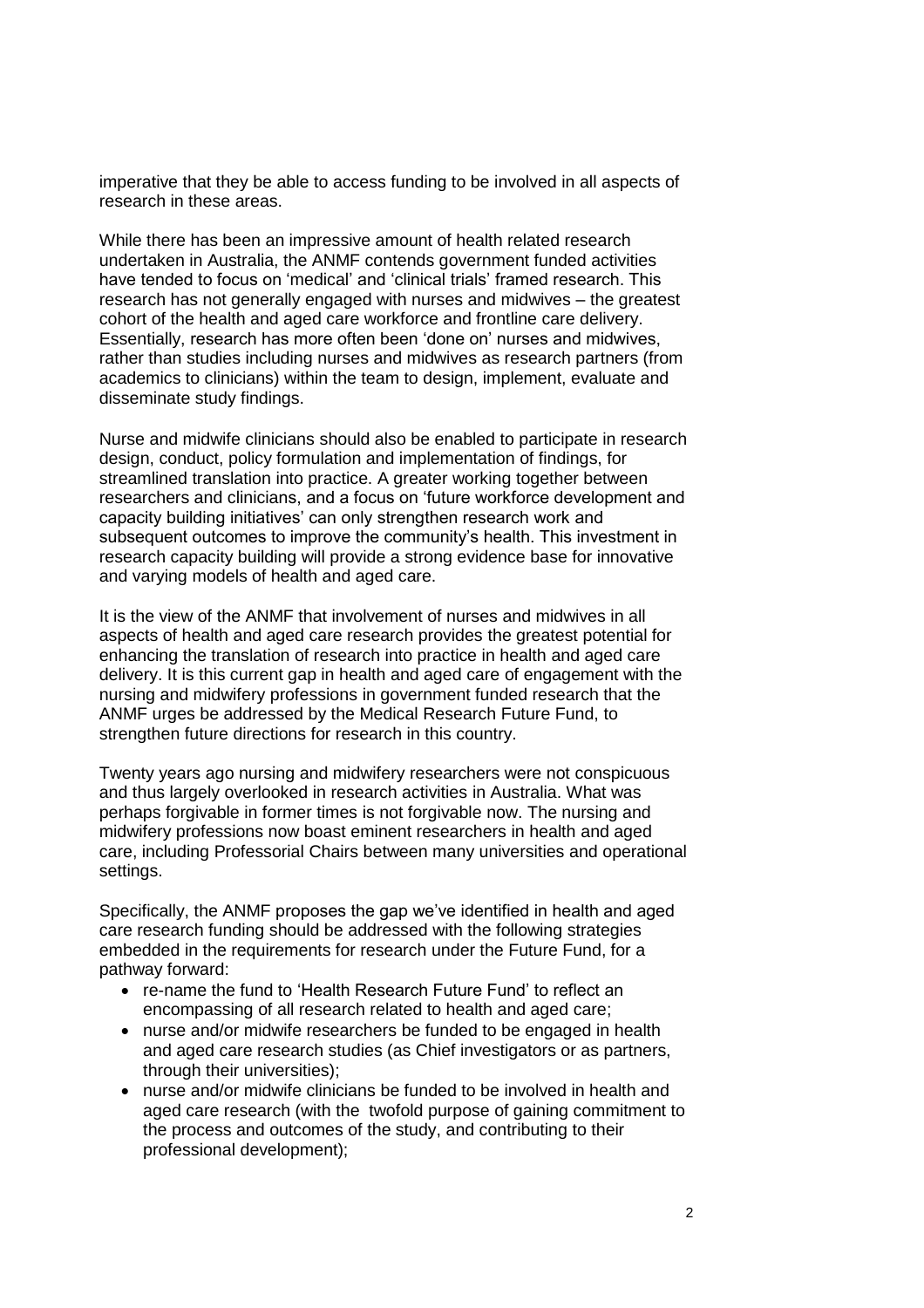- development of nurse and/or midwife researchers be funded, for example, enabling nursing and/or midwifery PhD students to participate in multidisciplinary research teams;
- greater involvement of consumers of health and aged care services, and the broader community, in health and aged care research, be facilitated and funded;
- inter-professional research into innovative models of care to promote collegiality and recognise imperatives for team based care, be fostered and funded;
- designated positions be provided on the governance body for the new Medical Research Future Fund, for nursing and midwifery academics, and, for the Congress of Aboriginal and Torres Strait Islander Nurses and Midwives (CATSINaM). CATSINaM can provide invaluable advice on priority areas for research with Aboriginal and Torres Strait Islander nurses and midwives, and Aboriginal and Torres Strait Islander peoples.

One measure of the success of the AMRAB's strategy will therefore be an increase in funding to research on clinical outcomes lead by, or involving as co-investigators, nurses and midwives.

While this submission is heavily weighted to funding greater inclusion of nurses and midwives in health and aged care research, the ANMF wishes to stress our support for inter-disciplinary research into innovative models of care. The ANMF considers this approach promotes collegiality and recognises imperatives for team based health and aged care. The aim is to provide seamless, comprehensive, unambiguous and evidence-based care to the community. This approach enables integration of health and aged care services and partnerships between the researchers, consumers, nurses, midwives, allied health professionals, medical practitioners and other providers in private and State/Territory funded public, tertiary, community and primary health care settings.

An additional gap identified in the building blocks (page 6) 'Key Interactions and Stakeholders', is primary health care. The health system is much broader than the medical workforce and hospitals. As indicated earlier, nurses and midwives provide care across a wide range of community and aged care settings. Our professions are in fact the majority of the workforce in these sectors and are well placed to not only lead research, but especially lead in the translation of research into practice.

Nurse Practitioners and midwives with scheduled medicines endorsement are expert nurse and midwife clinicians who are working collaboratively within the health professional team to address primary health care needs across geographical and socio-economic settings. These nurses and midwives can lead and support priority-driven research into primary health care to embed a research culture within both primary care (general practice) and the broader primary health care settings (for example, community health care). Research in these areas will enhance practice innovation and improve access by the community to primary health care.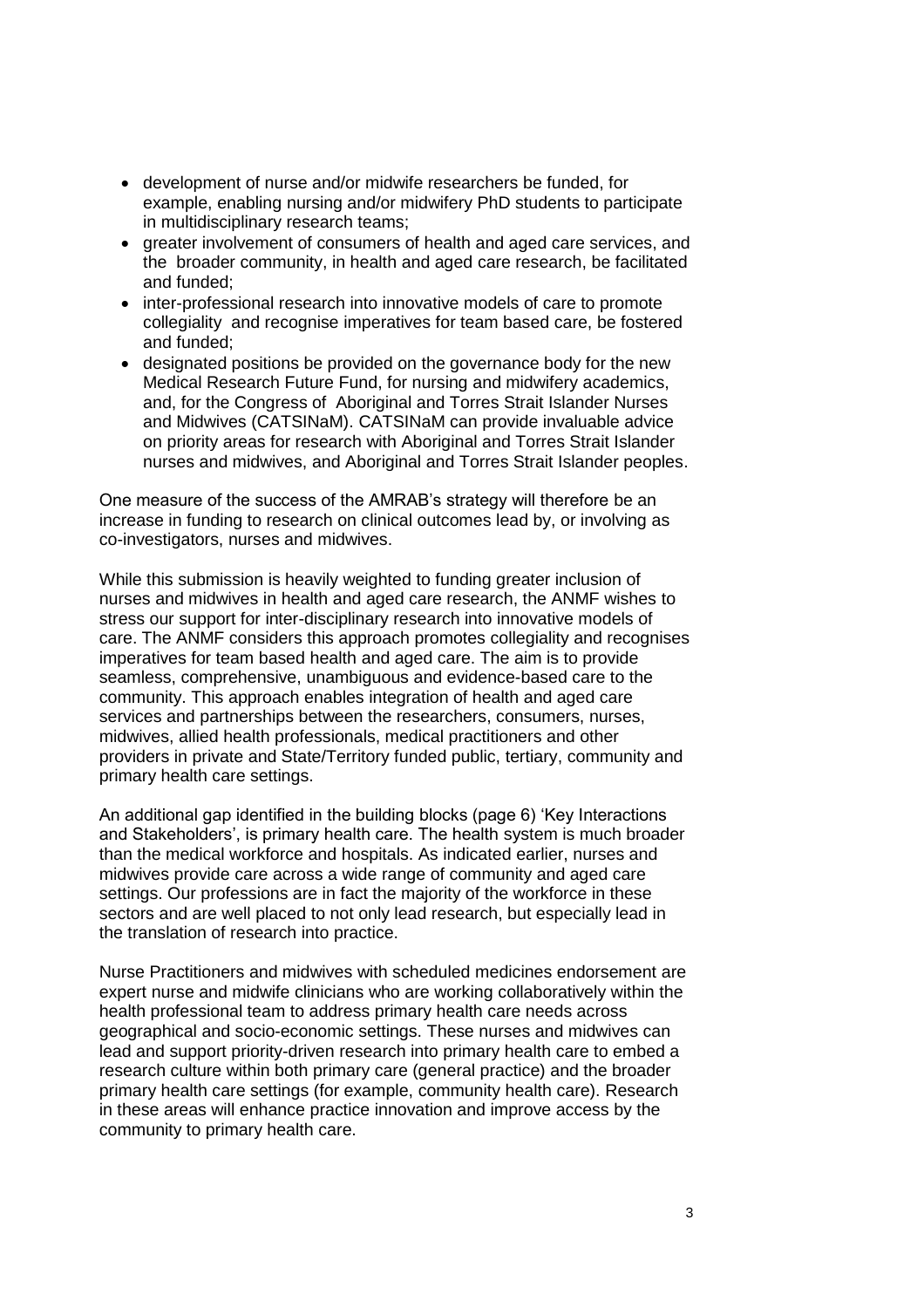The following excerpts, taken from a report by Professor Warwick Anderson AM, former CEO of the National Health and Medical Research Council<sup>1</sup>, are pertinent to this discussion:

*The clinicians of tomorrow will face many challenges, not the least will be the need to provide care based on knowledge and evidence, not tradition. There is a special need to make sure that university students in medicine, nursing, [midwifery], allied health, biomedical and life sciences and the social sciences are taught by researchers and introduced to the concepts and practices of scientific research. This is especially crucial if we are to be able to have an agile, efficient and cost effective health system, meeting tomorrow's health and funding challenges.*

*In the rapidly changing world of research, identification and prediction of the sets of skills needed for the future will always be difficult. It will be reliant on wise and knowledgeable leadership, cognisant of the changes and trends in research internationally. National strategies should be broad and the means must be flexible.*

*… we need to work out how best to build our capacity in policy and decision making research in health, and to build our numbers of Indigenous Australians undertaking research.* 

In concluding, the ANMF stresses the integral role of nurses and midwives in health and aged care in this country. Research is vital for ensuring evidencebased care and on-going innovation so that care delivery meets ever-changing population health needs – for prevention, intervention, and illness and chronic disease management.

It is our contention that robust research and success in implementation of study findings can really only be achieved through collaboration of stakeholders from academia, policy decision makers, health professionals, consumer and community groups (especially Aboriginal and Torres Strait Islanders). As nurses and midwives form the largest component of the health and aged care workforce, it is strategically sound that future research funding strategies enable full engagement of the nursing and midwifery professions in all governance and operational aspects of clinically focused research.

Should you require further information on this matter, please contact Julianne Bryce, Senior Federal Professional Officer, ANMF Federal Office, Melbourne on 03 96028500 or [julianne@anmf.org.au.](mailto:julianne@anmf.org.au)

Yours sincerely

Ganas

**Lee Thomas** Federal Secretary

 $\overline{a}$ 

<sup>1</sup> Anderson, W. CEO Report. *Health and medical researchers for the future - what does Australia need?* NHMRC Research Tracker Friday 20 February 2015.